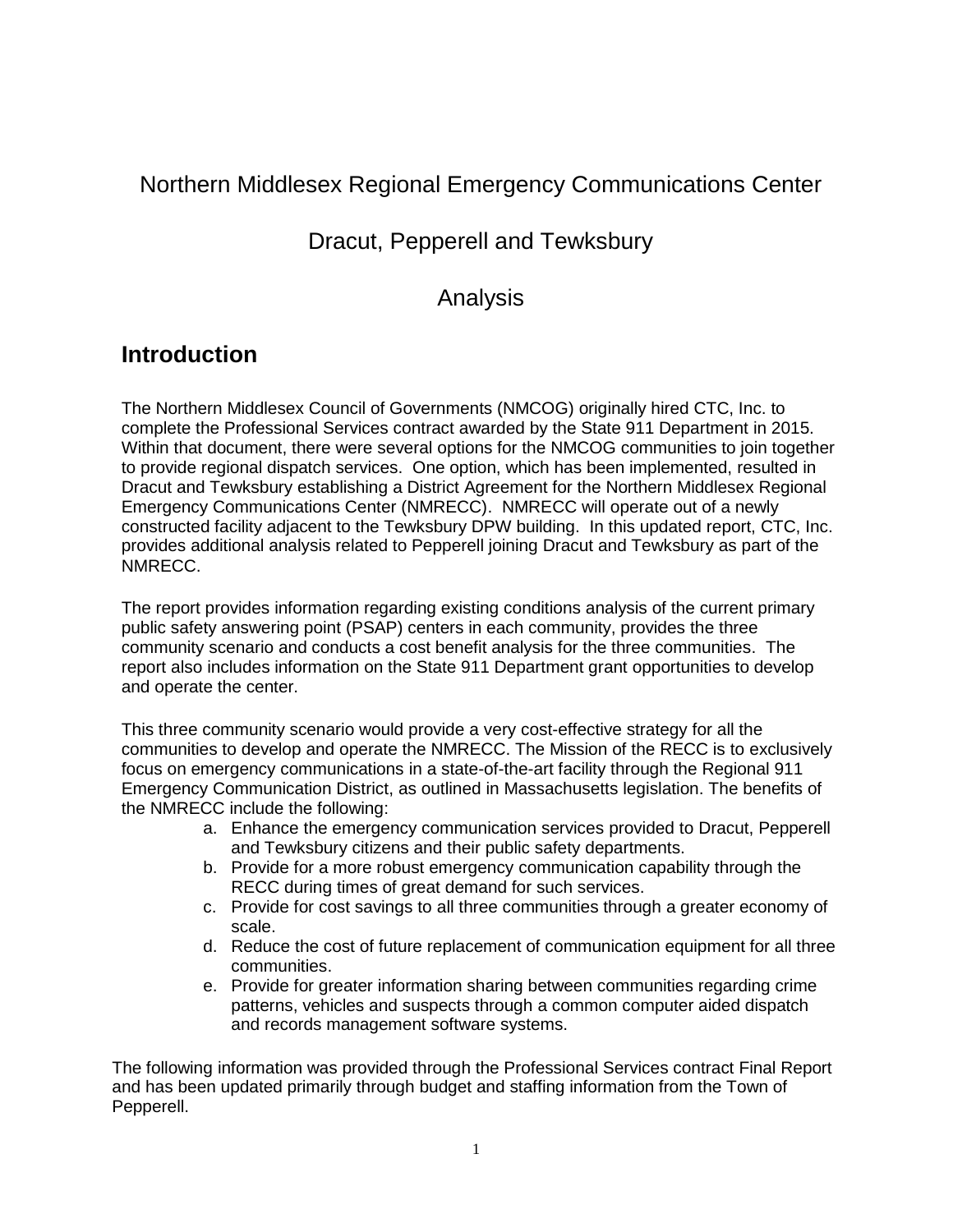# **I. Existing Conditions Analysis**

In this section, we will summarize the FY 16 conditions of dispatch environment for the three communities.

### A. **Current Community Environment**

The population figures for the three communities are outlined below in Table 1. These population figures include the 2010 U.S. Census figures and population projections for 2020, 2025 and 2030. The population to be served, as of the 2010 U.S. Census, was 69,915 residents, but it is expected to increase by 8.69% to 75,992 in 2040.

| FUPUIAUUII FIUJELUUIIS |                       |                           |                    |                           |                                    |  |  |
|------------------------|-----------------------|---------------------------|--------------------|---------------------------|------------------------------------|--|--|
| Locality               | 2010<br><b>Census</b> | 2020<br><b>Projection</b> | 2030<br>Projection | 2040<br><b>Projection</b> | $\%$<br>Change<br>$2010 -$<br>2040 |  |  |
| Dracut                 | 29,457                | 29,976                    | 30,571             | 32,042                    | 8.78                               |  |  |
| Pepperell              | 11,497                | 11,648                    | 11,962             | 12,553                    | 9.18                               |  |  |
| Tewksbury              | 28,961                | 29,436                    | 29,980             | 31,397                    | 8.41                               |  |  |
| Total                  | 69,915                | 71,060                    | 72,513             | 75,992                    | 8.69                               |  |  |

**Table 1 Population Projections**

*Source: 2010 U.S. Census and MassDOT projections for 2020, 2030 and 2040.*

### **B. Current Dispatch Environment Town of Dracut Police Dispatch**

The Dracut Police Dispatch Center functions as the primary Public Safety Answering Point (PSAP) for the town. It also dispatches the Dracut Police Department. The Dracut Fire Department operates a secondary PSAP that receives 911 calls from the PSAP for all fire and medical emergency calls. The Police dispatch center is equipped with three positions. The Fire dispatch has one position. The Police Department PSAP is staffed by four (4) full time and five (5) part-time dispatchers. Two dispatchers are on duty on each shift. One fire fighter staffs the secondary dispatch for all shifts. The Department budgets approximately \$10,000 per year primarily for computers. Since the update for the RECC Implementation Plan in 2014, there have not been any capital improvements to the community's dispatch centers for consoles and radio systems.

Table 2 below shows the available metrics for the Dracut Police Department: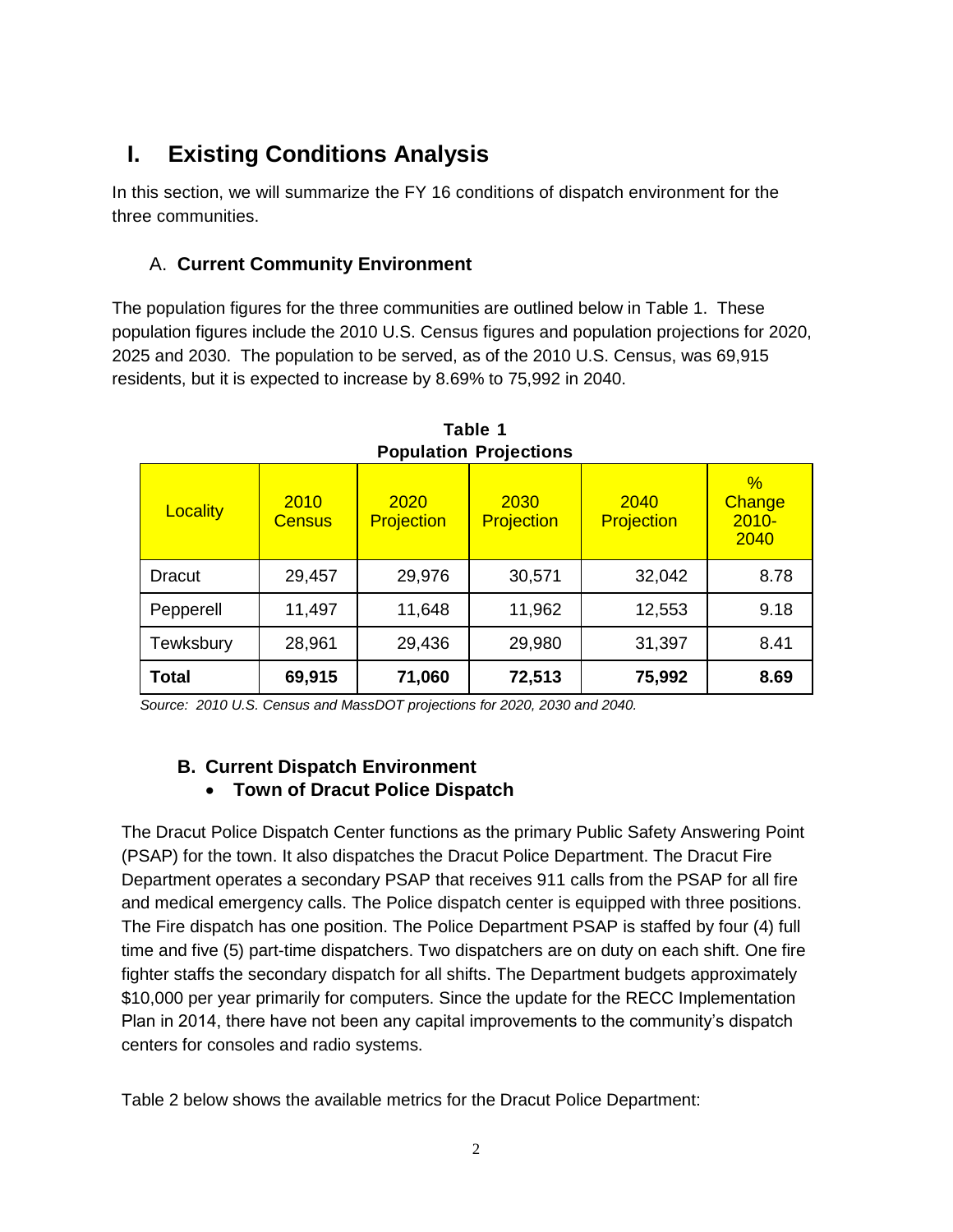| TANIC 2. DIAGAL I ONGC DOMITING IL |        |        |  |  |  |
|------------------------------------|--------|--------|--|--|--|
| <b>Activity</b>                    | 2013   | 2014   |  |  |  |
| <b>Total 911 Call Volume</b>       | 4,994  | 4,610  |  |  |  |
| <b>Total Calls for Service</b>     | 21,364 | 22,013 |  |  |  |
| Police                             | 11,677 | 12,584 |  |  |  |
| Fire                               | 1,991  | 1,868  |  |  |  |
| FMD                                | 1,518  | 1,424  |  |  |  |

#### **Table 2: Dracut Police Department**

### **Dracut Fire Department Communication Center**

The Dracut Fire Department operates a secondary PSAP. A single firefighter is assigned to dispatch on each shift. The Fire Department operates a municipal fire alarm system. The system uses town-owned cable to connect the facilities. One firefighter providing dispatcher services is on duty at all times. Table 3 below shows the available metrics for the Dracut Fire Department.

|                                    | <b>Calls</b> |
|------------------------------------|--------------|
| <b>Activity</b>                    | 2014         |
| <b>Fire Calls Dispatched</b>       | 3.166        |
| Emergency Medical Calls Dispatched | 1.424        |

#### **Pepperell**

The Pepperell Communications Department is a separate department of town government. The dispatch center is located in the Pepperell Police Department. The department is the primary public safety answering point for the Town and dispatches the Pepperell Police and Fire Departments. The Pepperell Communications Department answers the administrative lines for these departments as well.

The Communications Department is staffed with a Director and five (5) full-time dispatchers, and one (1) part-time dispatcher. The day shift is staffed by two dispatchers, afternoon shift by 1.5 dispatchers and night shift with one dispatcher.

Table 4 shows the available metrics for the Pepperell Communications Center.

| <b>Activity</b>                | 2013   | 2014   |
|--------------------------------|--------|--------|
| Total 911 Call Volume          | 1,334  | 1,398  |
| <b>Total Calls for Service</b> | 10,651 | 11,481 |
| Police<br>$\bullet$            | 8,225  | 9,265  |
| $\bullet$ Fire                 | 1,727  | 1,550  |
| <b>FMD</b>                     |        | 666    |

#### **Table 4 Town of Pepperell**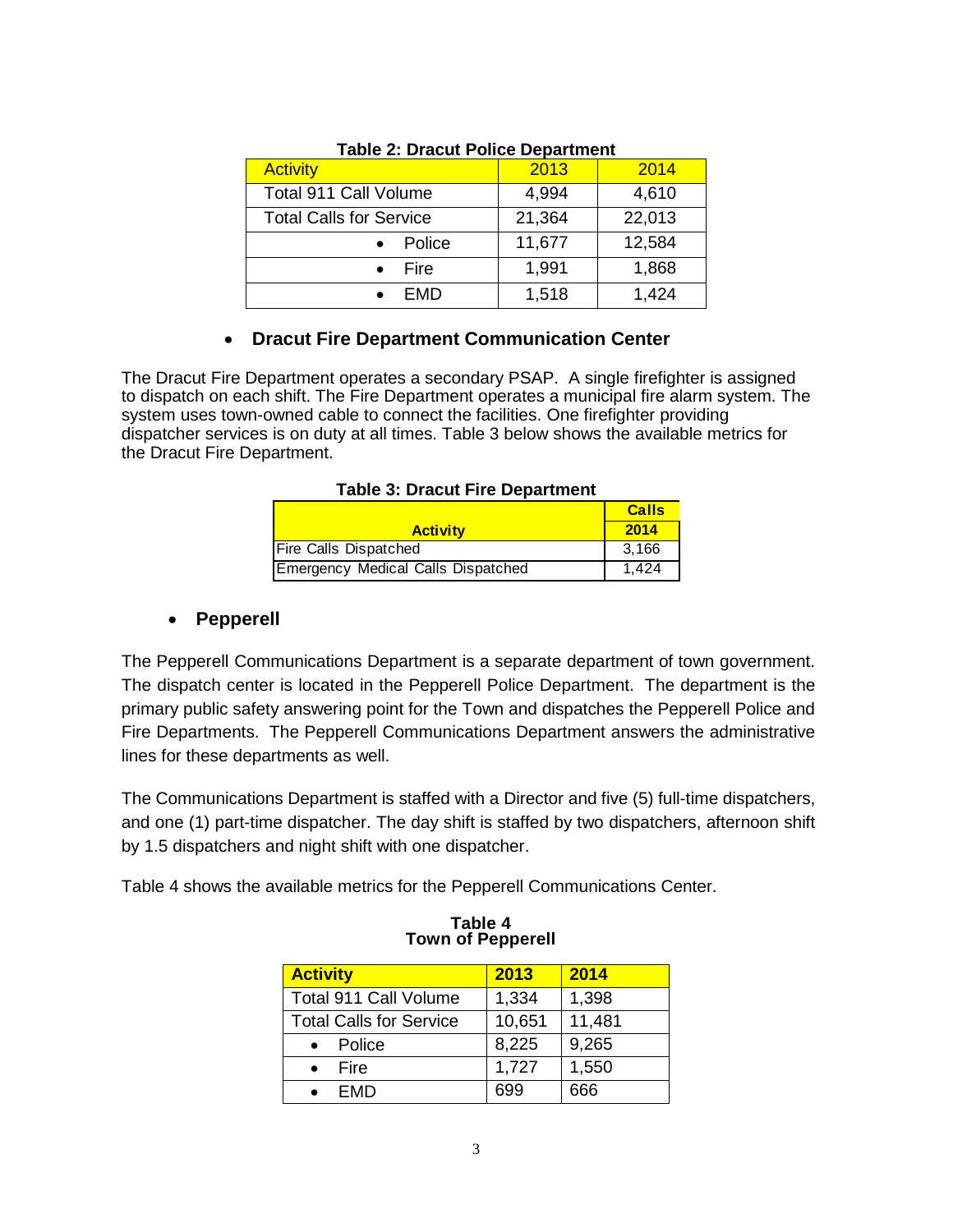### **Tewksbury**

The Tewksbury Police Department Dispatch Center provides dispatch service for the Tewksbury Police Department and the Tewksbury Fire Department, and is the primary PSAP. The dispatch center is equipped with three positions. Two of the positions are staffed twenty-four hours a day. There are a total of nine (9) full-time dispatchers, seven (7) part-time dispatchers, and a chief dispatcher. The dispatch center is located inside the Tewksbury Police Department on Main Street. There have been no significant capital improvements to the Dispatch Center. The Department has identified a significant need to replace the radio systems in the consoles at the center. Table 5 below displays the metrics for the Tewksbury Police Communications Center.

| Temponi y Louce Rebartment     |        |        |  |  |
|--------------------------------|--------|--------|--|--|
| <b>Activity</b>                | 2013   | 2014   |  |  |
| Total 911 Call Volume          | 5,862  | 6,006  |  |  |
| <b>Total Calls for Service</b> | 61,547 | 57,149 |  |  |
| Police                         | 19,942 | 18,664 |  |  |
| Fire                           | 3,701  | 3,923  |  |  |
| <b>FMD</b>                     | 2,7371 | 2,972  |  |  |

**Table 5 Tewksbury Police Department**

# **C. Dispatch Center Staffing**

Table 6 below displays the current staffing at each PSAP in these three communities:

|                                |                         | <b>Current Personnel</b> |                         |                            |                               |                                    |                                 |
|--------------------------------|-------------------------|--------------------------|-------------------------|----------------------------|-------------------------------|------------------------------------|---------------------------------|
| <b>Dispatch Center</b>         | FT<br><b>Authorized</b> | FT<br><b>Actual</b>      | PТ<br><b>Authorized</b> | <b>PT</b><br><b>Actual</b> | <b>On Duty</b><br><b>Days</b> | <b>On Duty</b><br><b>Afternoon</b> | <b>On Duty</b><br><b>Nights</b> |
| Dracut Police Dept.            |                         |                          |                         |                            |                               |                                    |                                 |
| Pepperell Communications Dept. | 5                       | 5                        |                         |                            |                               | 1.5                                |                                 |
| Tewksbury Police Dept.         | 9                       | 9                        |                         |                            |                               |                                    |                                 |
| Total                          | 18                      | 18                       |                         | 12                         |                               | 5.5                                |                                 |

**Table 6 Current Personnel**

**FT= Full Time PT= Part Time**

**Note: The Dracut Fire Department provides one firefighter dispatcher on each shift each day of the year or the equivalent of four dispatcher full time assigned to dispatching duties.**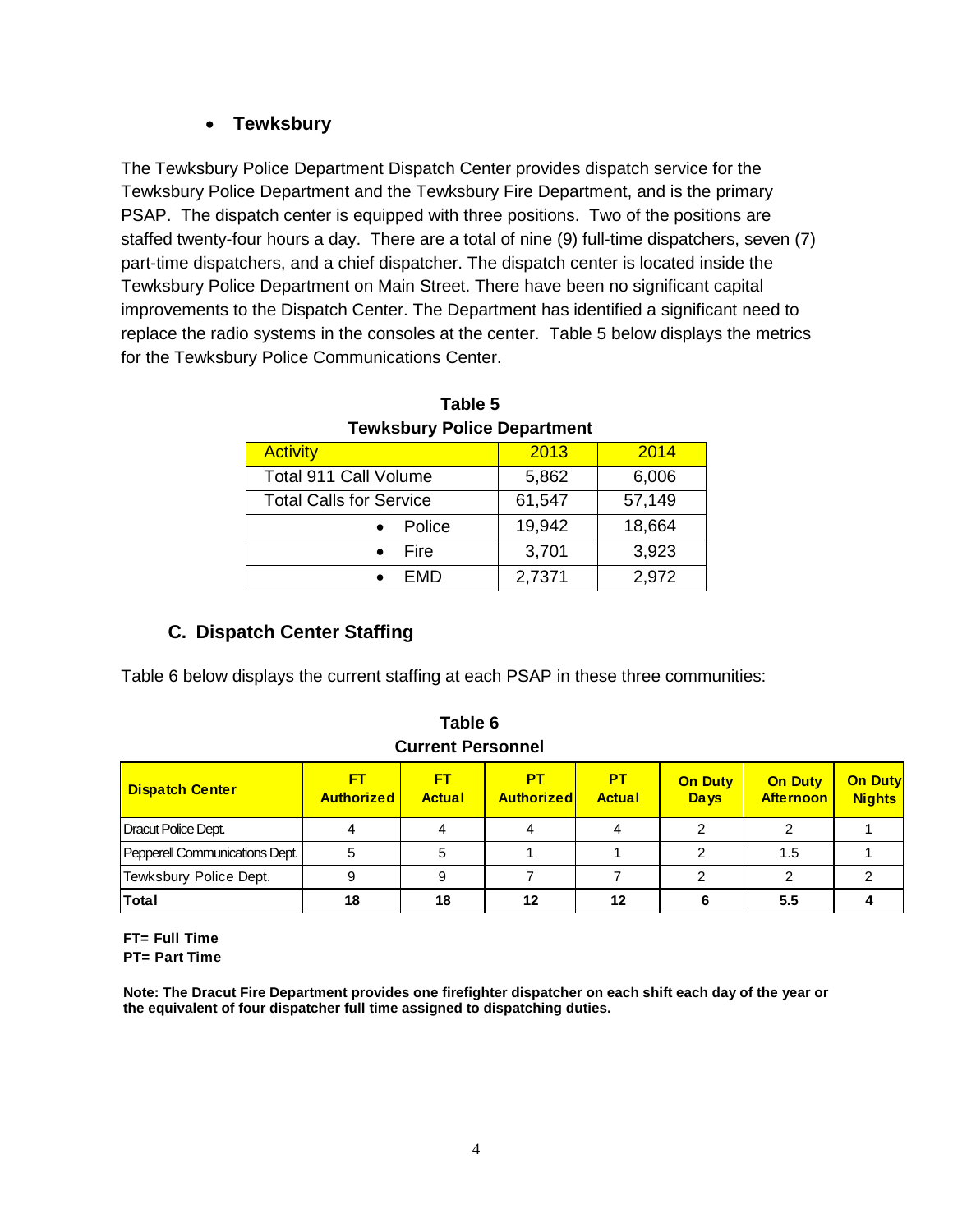### **D. Emergency Medical Dispatch**

Emergency Medical Dispatch (EMD), complete with pre-arrival instructions, has become the established standard of care throughout this country. The Massachusetts State 9-1-1 Board made EMD a requirement for 9-1-1 systems in the Commonwealth effective July 1, 2012. The regulations require that each PSAP provide EMD either through certified EMD dispatchers at the PSAP/RECC or through a certified EMD resource. Further, the PSAP/RECC or certified EMD resource must use a single EMD Protocol Reference System (EMDPRS) on every request for medical assistance, have policies and procedures for use of EMDPRS, and establish a continuous quality assurance (QA) program.

Table 7 below displays the status of and protocol in use at each PSAP and the most recent year (2014) of volume:

| EMD       |                          |        |  |  |
|-----------|--------------------------|--------|--|--|
| Locality  | <b>Protocol in Use</b>   | Volume |  |  |
| Dracut    | <b>Priority Dispatch</b> | 1,424  |  |  |
| Pepperell | Powerphone               | 666    |  |  |
| Tewksbury | <b>Priority Dispatch</b> | 2,972  |  |  |
| Total     |                          | 5,062  |  |  |

**Table 7 EMD**

# **E. 911 Call Volume in 2015**

Table 8 below shows the breakout of the 911 call volume by community received via wireless or wireline (landline). The wireless calls are initially received at the Essex RECC (managed by the Essex County Sheriff's Office) and are then transferred to the PSAP within each community. Oftentimes, multiple calls are received for the same incident, however, only one of those calls is transferred to the community PSAP. Using the 2015 911 call volume provided by the State 911 Department, Pepperell would add 11% in additional 911 wireless calls to be received by NMRECC from the Essex County RECC.

| $1$ adig $0 - 3$ i I vali vviding III zvij |              |              |              |  |  |
|--------------------------------------------|--------------|--------------|--------------|--|--|
| <b>Community</b>                           | 911 Wireless | 911 Wireline | <b>Total</b> |  |  |
| <b>Dracut</b>                              | 2.143        | 2,377        | 4,520        |  |  |
| Pepperell                                  | 580          | 761          | 1,341        |  |  |
| Tewksburv                                  | 2.303        | 3.722        | 6.025        |  |  |
| <b>Total</b>                               | 5,026        | 6,860        | 11,886       |  |  |

### **Table 8 – 911 Call Volume in 2015**

The wireless call figures are important in determining the incentive paid by the State 911 Department. Under the Fiscal Year 2018 Development Grants, the State 911 Department has advised that Grantees are strongly encouraged to directly accept wireless 911 calls. Applicants submitting wireless transition plans will be given additional priority consideration in the review and selection process for grant awards.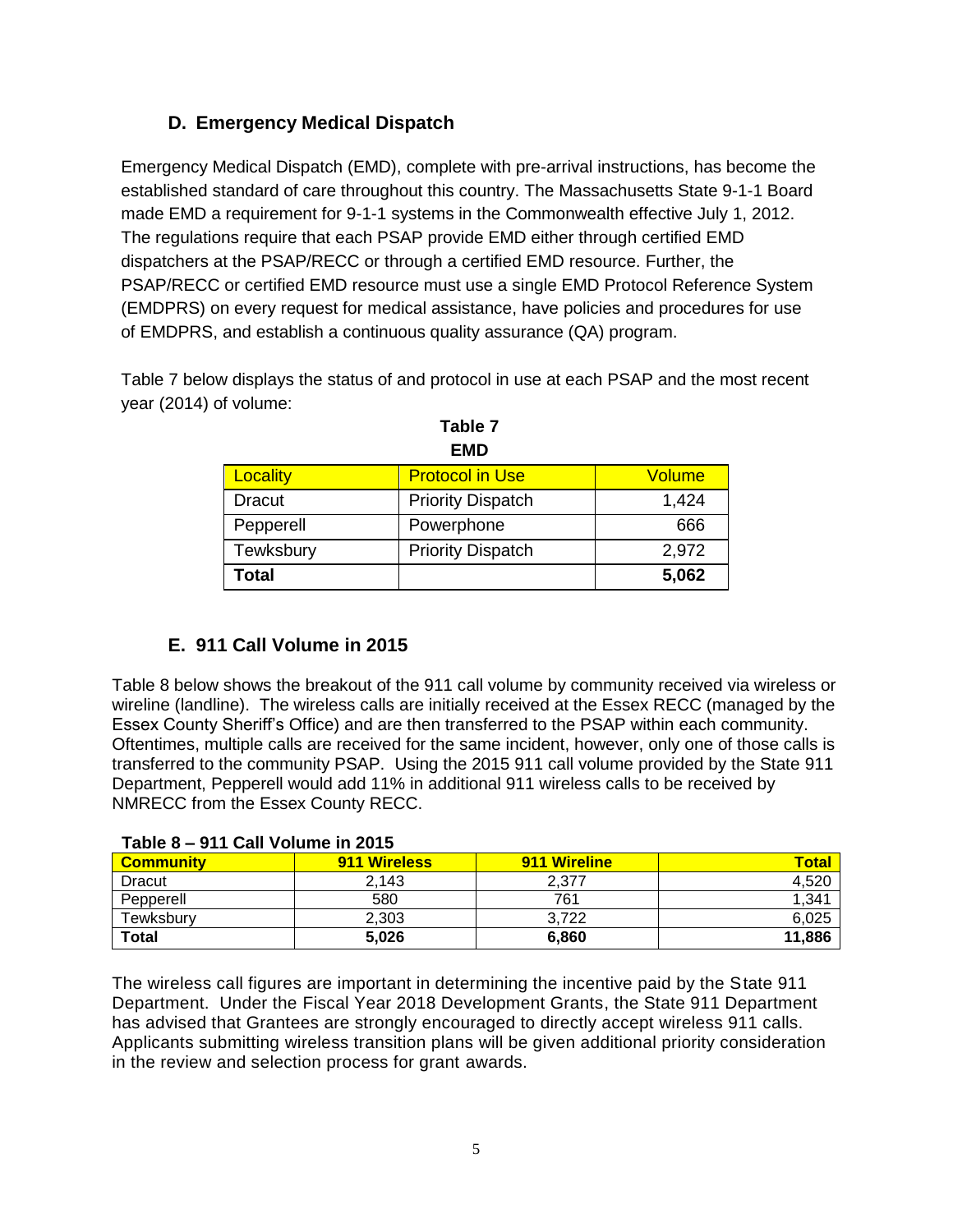## **F. FY 2016 Budget**

The participating communities were asked to provide their FY 16 budget information to be used for comparison with any new projections related to the NMRECC operations. Table 9 below displays the FY 16 budgets for Dracut. Pepperell and Tewksbury with a breakout of the personnel expenses and support (administrative and maintenance) expenses:

| <b>Dispatch Center</b> | <b>Personnel</b><br><b>Expenses*</b> | <b>Support</b><br><b>Expenses</b> | <b>Budget Total</b> |
|------------------------|--------------------------------------|-----------------------------------|---------------------|
| <b>Dracut</b>          | 554,266                              | 36,762                            | \$591,028           |
| Pepperell              | 313,242                              | 44,431                            | 357,673             |
| <b>Tewksbury</b>       | 584,424                              | 45,500                            | 629,924             |
| Total                  | \$1,451,932                          | 126,693                           | \$1,578,625         |

|  |  | Table 9: FY 16 Budgets |
|--|--|------------------------|

\* Includes salary, benefits and other government costs.

# **II. Dracut, Pepperell and Tewksbury Scenario**

This scenario consolidates the dispatch operations of the communities of Dracut, Pepperell and Tewksbury into a single regional dispatch center/RECC. The existing PSAPs do not have sufficient space or equipment to accommodate the new consolidated center. Therefore, a new facility and equipment is required. A summary of the required characteristics of this particular center are summarized below:

| Required Space 6,500 square feet   |  |
|------------------------------------|--|
|                                    |  |
|                                    |  |
| Personnel Expenses \$1,609,879     |  |
| Operations & Maintenance \$145,831 |  |
| Capital Expenses  (Grant)          |  |

Currently, the State 911 Department provides grant funding for the development of the Regional Emergency Communications Centers. The funding under the RECC Development Grant can be used for:

- Security Measures including equipment and one-time costs associated with the installation of the security measures.
- Architectural and Engineering Services to support construction of new or expansion of existing RECCs.
- Construction of the RECC including:
	- o Construction materials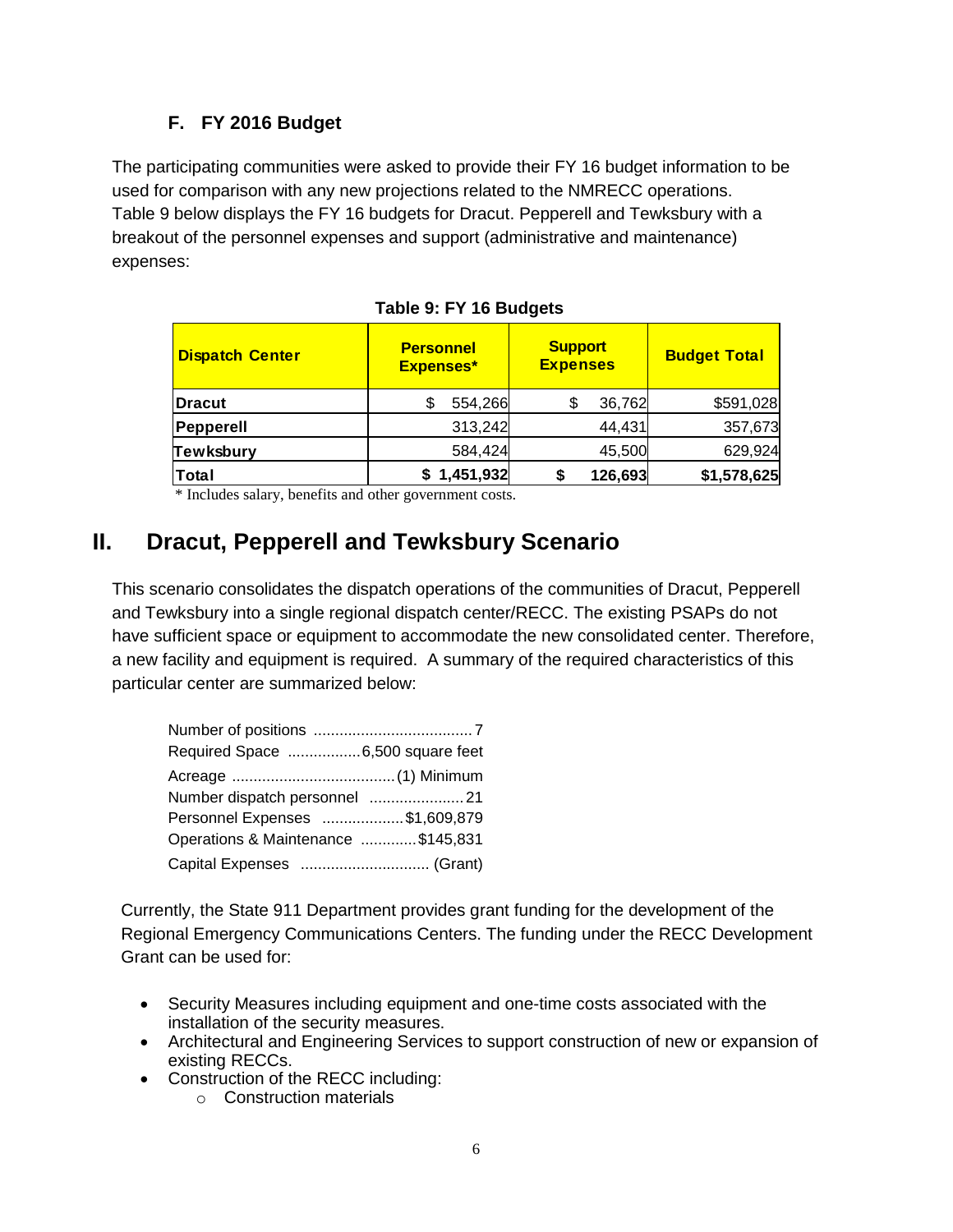- o Plumbing, electrical and cabling materials
- o Labor
- o Other construction or structural improvement items
- o Consultant services
- Equipment to be used to foster the development and startup of RECCs.
- The RECC Executive Director's salary one year prior to the opening of the RECC and during Year 1.

The State 911 grant announcements provide information regarding the guidelines and limitations of the funding. This is a competitive grant process that is funded by a surcharge of cell phone usage to enhance the state 911 system. The NMRECC is applying for grant funds under the FY 18 Development Grant program and is expected to request 50% of the construction funding, equipment costs, funding for the Clerk of the Works and the Executive Director's salary. The NMRECC has already received funding for the OPM and architectural services and 50% of the construction cost. The estimated completion of the facility construction is December 2018 with move-in occurring in January/February 2019.

# **III. Cost Benefit Analysis**

The participation ratios for the NMRECC are based on the population and 911 call volume of the communities as shown below. CTC recommends this analysis as a fair and equitable method to share the costs for the Regional Emergency Communications Center (RECC). This method is used by a number of RECCs in Massachusetts and is also used by the State 911 Department to distribute their Incentive and Operations Grant funding. This method calls for an equal ratio of 911 call volume (50%) and population (50%). The information for the criteria is developed using independent sources, i.e., the State 911 Department and the U.S. census data. The 2010 population data and 2015 911 calls are listed below in Table 10.

| <b>USER</b>      | 911 Call      | 911 Calls |                   | <b>Population</b> | 50% 911 Calls        |
|------------------|---------------|-----------|-------------------|-------------------|----------------------|
| <b>Agency</b>    | <b>Volume</b> | Only      | <b>Population</b> | Only              | <b>50%Population</b> |
| Dracut           | 4,520         | 38.02%    | 29,457            | 42.13%            | 40.08%               |
| Pepperell        | 1,341         | 11.28%    | 11,497            | 16.45%            | 13.87%               |
| <b>Tewksbury</b> | 6,025         | 50.70%    | 28,961            | 41.42%            | 46.05%               |
| <b>TOTAL</b>     | 11,886        | 100.00%   | 69,915            | 100.00%           | 100.00%              |

**Table 10: 911 Call Volumes and Population re Participation Ratios**

### A. **Capital Equipment Expenses**

Table 11 on the next page summarizes the non-building capital expenditures necessary to fully equip the RECC for use by the three communities. This amount covers the equipment and furniture for seven (7) dispatch positions/consoles to ensure a minimum of five (5) dispatcher positions and one supervisor position, as well as to ensure coverage during times of large incidents that would require two additional consoles. This does not include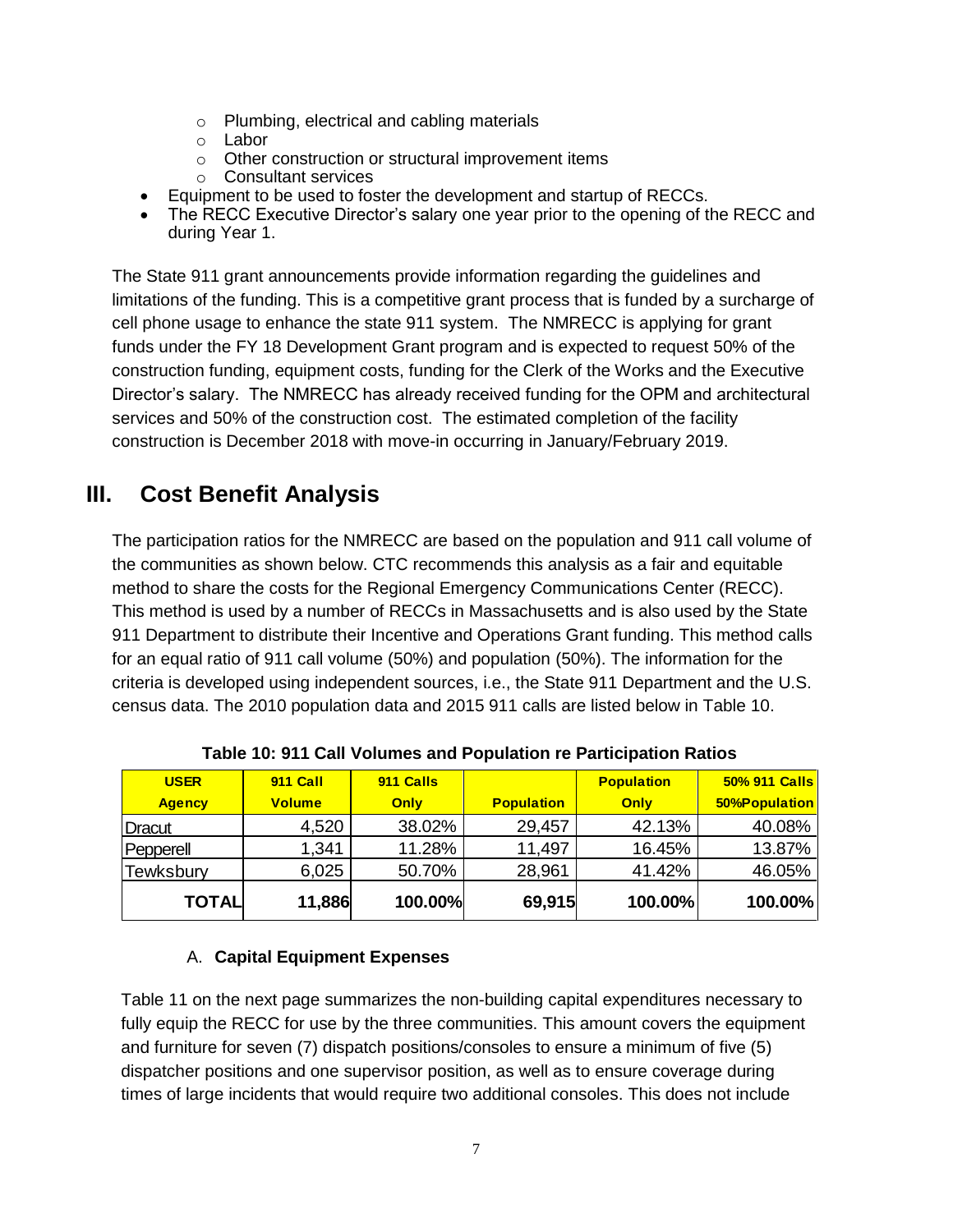the cost of the building itself. The Commonwealth has indicated through their grant program that they will cover the capital costs incurred in this effort; therefore, the costs are not included in later tables, except to calculate future maintenance costs. The State 911 Department has provided Development Grant Guidance regarding the capital equipment expenditures for their grants that are used to support the development, expansion or upgrade of Regional Emergency Communications Centers. The equipment category includes radio systems and consoles, computer aided dispatch (CAD) and records management systems (RMS), fire alarm receiving and alerting equipment, and security systems. Radio equipment must meet the special conditions for the EOPS Statewide Inter-Operability Emergency Communications (SIEC).

| <b>Equipment Cost Elements</b>             | <b>Cost Estimate</b> |
|--------------------------------------------|----------------------|
| CAD/RMS System                             | \$524,001            |
| Radio System including consoles            | \$1,295,000          |
| Dispatch Console Furniture                 | 105,388<br>S         |
| <b>EMD Software, Cards &amp; Training</b>  | 85,000<br>\$         |
| Computer hardware, software<br>and network | 285,800<br>S.        |
| <b>Electric Services</b>                   | 45,100<br>\$         |
| <b>Radio Tower</b>                         | 120,300<br>\$        |
| Total                                      | \$2,460,589          |

#### B. **Personnel/Salary Expenses**

In order to have four (4) fully-staffed dispatch positions for the day and mid-night shifts, five (5) dispatch positions for the evening shift and one (1) working supervisor position assigned to each shift, seventeen (17) full time and four part-time (4) dispatchers and four (4) full time supervisors are required. Three of the supervisors will be assigned to a shift and one will be a floater, who would provide coverage for days off. The supervisors would be at a console assisting the dispatchers and taking calls when the center is having a surge of calls. In addition, an Executive Director and an Administrative Assistant are also required. Table 12 on the next page shows the estimated annual salary cost for these employees, including fringe and other government costs. Opinions on salary are based on the current salaries paid by the communities. Salary Expenses represent more than 90% of the total operating budget for the proposed NMRECC. In this cost analysis, CTC also included required fringe/government costs for Medicare, retirement and medical expenses. The Annual Salaries are projected as follows:

- Executive Director \$82,000
- Administrative Assistant \$49,254
- Supervisors \$62,000
- Dispatchers \$49,254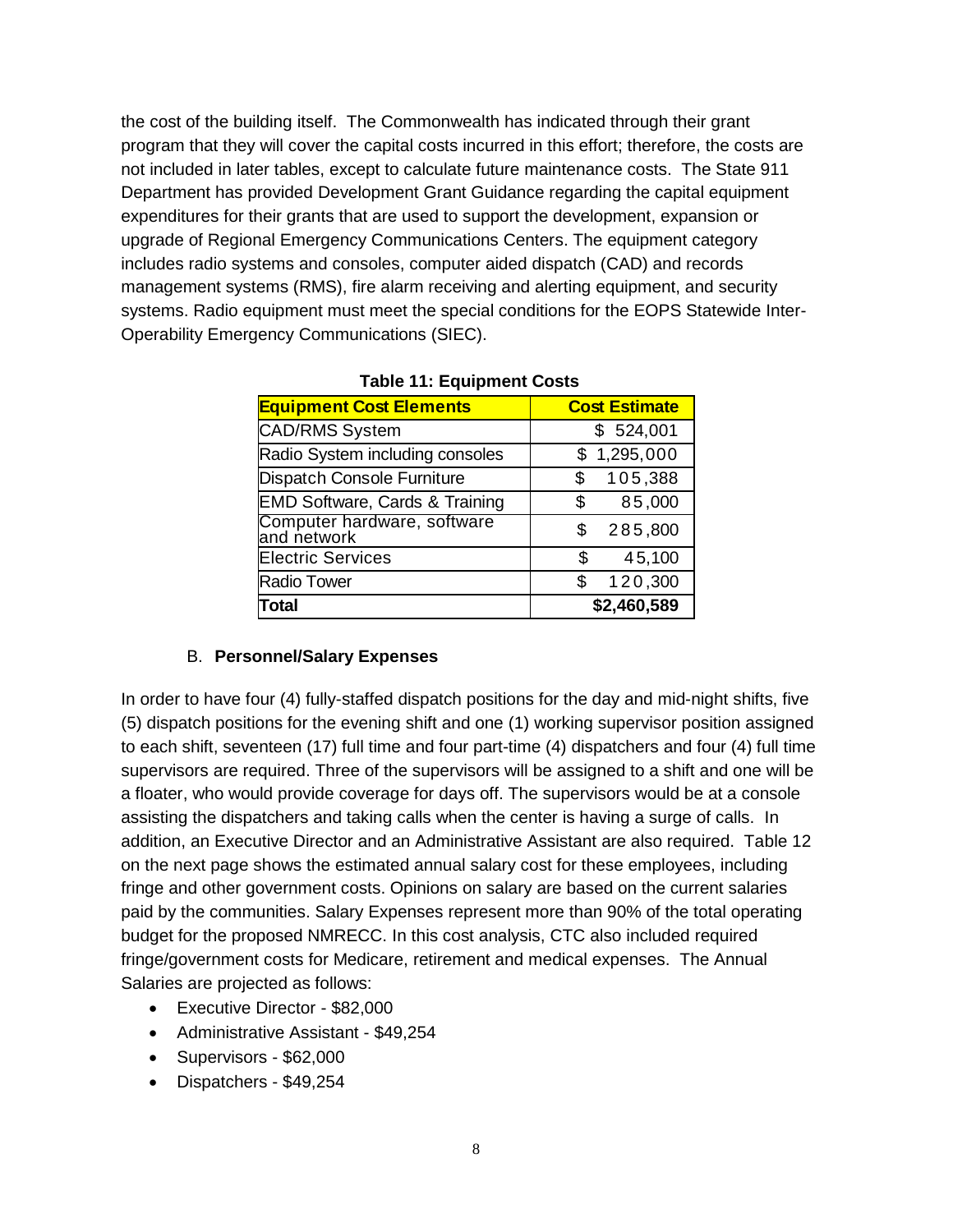| <b>Staffing Cost Element</b> | Cost<br><b>Estimate</b> |  |  |
|------------------------------|-------------------------|--|--|
| <b>Salaries</b>              | \$1, 237, 562           |  |  |
| Fringe & Govt. expenses      | 267,322                 |  |  |
| Overtime                     | \$<br>75,000            |  |  |
| <b>PT Dispatchers</b>        | 29,995<br>S             |  |  |
| <b>TOTAL</b>                 | \$1,609,879             |  |  |

### **Table 12: Personnel Expenses**

### **Staffing Analysis and Recommendations**

CTC, Inc. used their analytical tools as a basis for the staffing and budgetary expense projections. Information used to develop the staffing criteria is very similar to that used by AECOM in the *2014 RECC Implementation Plan*. CTC, Inc. used the APCO Project Retains Research Report outlined below to develop the staffing model.

### *APCO Project RETAINS Research Report, August, 2005, University of Denver Research Institute, and Denver, Colorado*.

This study was conceived and conducted in response to staffing concerns that were brought to the Association of Public Safety Communications Officials, International (APCO) by their members. These professional communications center managers expressed concerns about the appropriate number of staff needed to serve the public's needs and expectations for emergency services and they wanted information about practices they could use to increase employee retention. Although such centers are often equated with 9-1-1 emergency call request and services, 9-1-1 emergency calls are often only a portion of the workload. This study looked at all aspects of staffing and retention in public safety communications centers, not just the 9-1-1 service aspects in those centers.

The Project RETAINS Research Report provided common practices across the country, which are useful to consider for the staffing levels for the NMRECC. On the next page you will find data from one hundred fifty-three (153) 911 PSAP centers relative to staffing and call volume. This data is then compared to what is proposed for the NMRECC.

| <b>Center Category</b> | Average | <b>Median</b> | <b>NMRECC</b> |
|------------------------|---------|---------------|---------------|
| # of Personnel         | 18      | 12            | 21            |
| # of Agencies          | 12      | 6             | 6             |
| Sq. Miles              | 770     | 125           | 42.37         |
| Population             | 79,000  | 35,000        | 69,915        |
| Call Volume            | 238,000 | 82,000        | 90,643        |

#### **Table 13: NMRECC comparison with Project RETAINs data**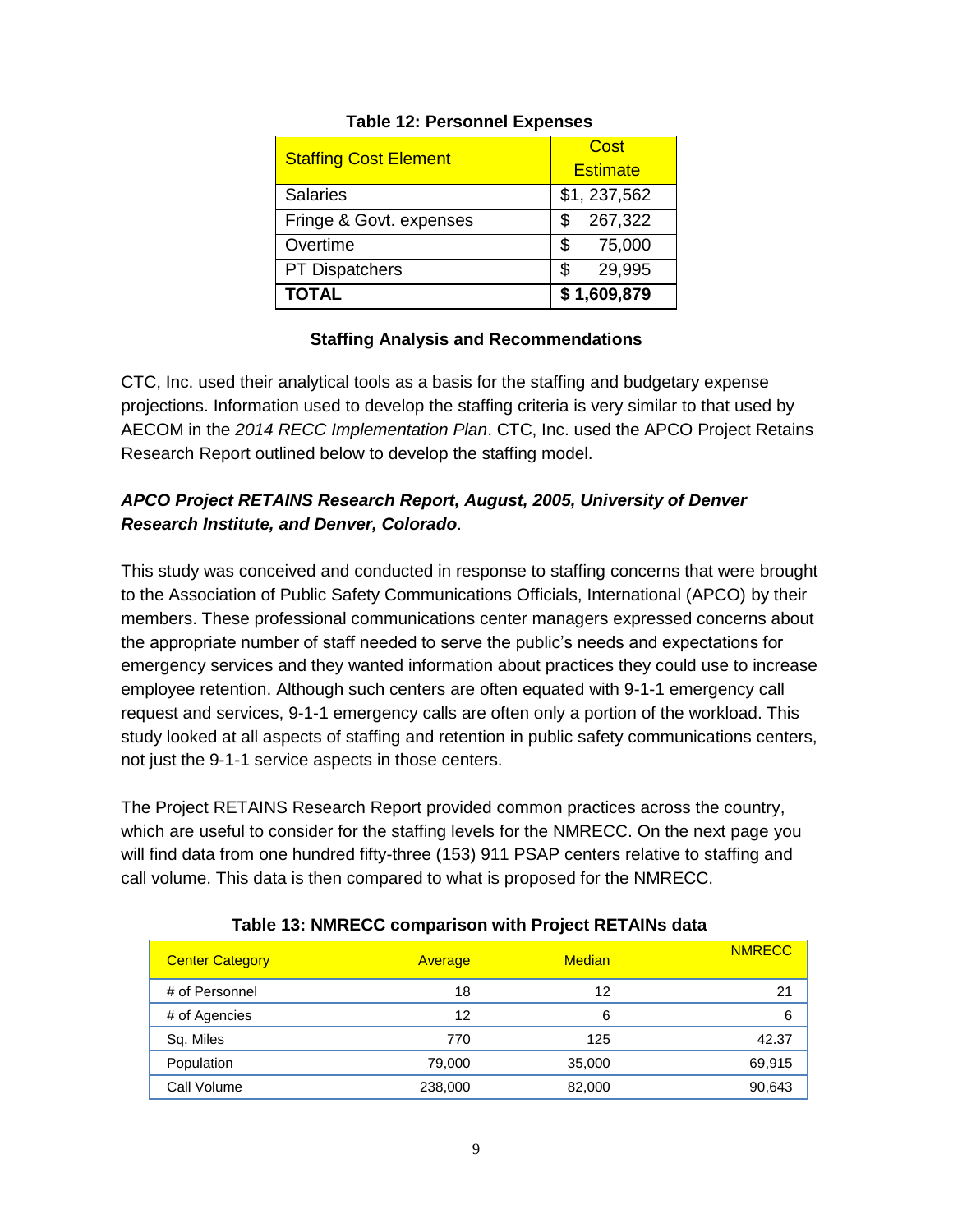The RETAINS Report put forward that seventy-five percent (75%) of the centers surveyed handled fewer than 10,000 calls per employee, with an average of 6,500 calls per employee. The Report also noted that as call volume per employee increased, so did employee turnover. They further looked at the relationship between annual call volume per employee and the staffing situation reported by managers. On average, employees handled just over 5,200 calls per year in centers where managers indicated their center was fully staffed at the time (all authorized positions were filled). Employees in centers that were described by managers as chronically understaffed handled about twice as many calls—at 11,200 per year. The average for this RECC, based upon the total 2014 call volume of 90,643, would be 3,941 calls per employee in the staffing model for the NMRECC. We do not recommend decreasing this level, rather in this decision time for the RECC and the transition, we recommend the shift staffing of four dispatchers on the day and mid-night shifts and five on the evening shift to keep a strong level of service to their citizens and to more effectively manage the EMD calls. A working supervisor would be assigned to each shift with a floater supervisor position assigned to fill in on days off and vacation periods. The working supervisors will provide oversight, guidance and support for those times when a surge of calls impact the center. The supervisor would also provide oversight and leadership for key technical, training and quality assurance functions as assigned by the Executive Director.

As the project moves further towards implementation, greater analysis of call volumes by shift should be conducted to ensure that all shifts are being covered properly. To support the staffing requirement, it is recommended that an operational policy be developed for a contingency plan for staffing during a major event or when numerous EMD calls are being managed. We recommend the position of Executive Director for the functions of providing organizational leadership, continuation of the development of the RECC and for outreach to the communities and the public safety agencies. We also recommend an Administrative Assistant to support the Executive Director for the wide variety of administrative tasks that the Executive Director will undertake. Our recommendations consider the historical commitment for dispatch and other ancillary services in each center, while, at the same time, recognize the economy of scale that the RECC would provide. The staffing plan will also prepare the center for the increased call volume due to the transfer of wireless calls after the center is established and the State 911 Department approves the transfer.

### C. **Operations and Maintenance Expense**

Table 14 on the next page provides cost estimates for the recurring NMRECC expenses within the annual budget. Capital expenditures were not included in this estimate as these are eligible RECC grant request items from the State 911 Department.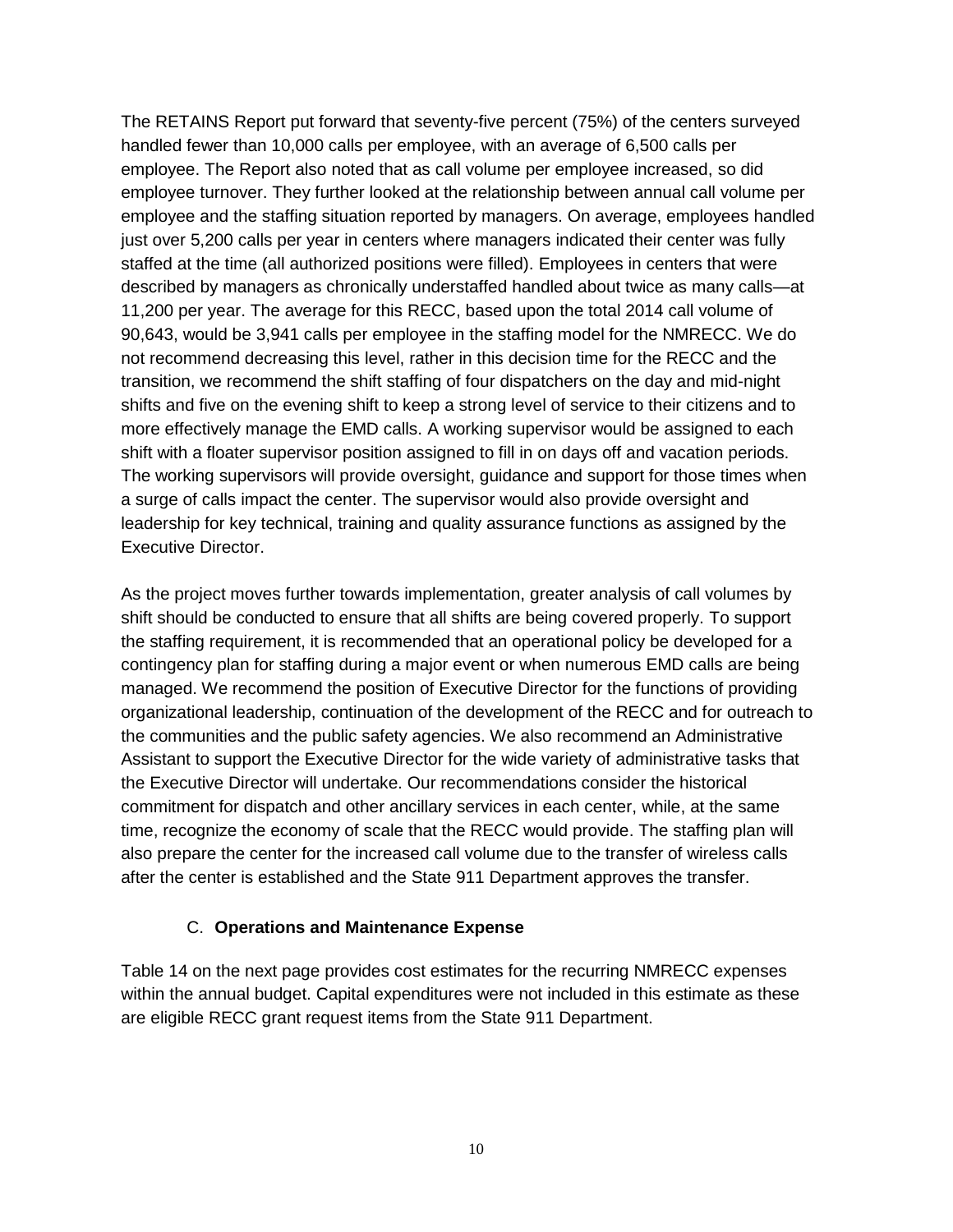| <b>Cost Element</b>          | <b>Cost Estimate</b> |
|------------------------------|----------------------|
| Maintenance/ops. expenses    | \$24,000             |
| Software License Annual Fees | \$25,431             |
| Admin.                       | \$32,400             |
| Lease expenses               | 64,000               |
| Γotal                        | \$145,831            |

### **Table 14: Operations and Maintenance Expense**

### D. **Total Annual Cost**

Table 15 below shows the estimated annual cost for the NMRECC for Dracut, Pepperell and Tewksbury. This cost includes salaries, operations and maintenance. The Commonwealth, through the State 911 RECC Grant Programs, will provide the funds for future capital expenditures under current grant guidance.

| <b>Item</b>               | <b>Annual Cost</b> |
|---------------------------|--------------------|
| <b>Operating Expenses</b> | \$145,831          |
| <b>Personnel Expenses</b> | \$1,609,879        |
| <b>Pre Grant-Total</b>    | \$1,755,710        |
| State Grant*              | \$575,732          |
| <b>Annual Budget</b>      | \$1,179,978        |

**Table 15: Total Annual Cost Estimates**

\*Current support and incentive grant funds are based upon population and 911call volume totals. They do not decrease but any increase in these categories would result in increased grant funding. Opportunities may exist that will allow an increase in those funding to manage the initial wireless call taking and dispatching.

Note: Under the Tewksbury-Dracut NMRECC, the State 911 Department would provide \$151.238 in support funds and \$344,243 in RECC funds for a total of \$495,481. Under the three community NMRECC, the State 911 Department will provide \$177,156 in support funds and \$398,576 in RECC funds for a total of \$572,732, thus showing an increase of state funding of \$77,251 due to Pepperell's participation in the NMRECC.

### E. **Total Annual Change per Community**

Table 16 on the next page provides an estimate of what the annual assessment will be for each community under the participation ratio using total population and total call volume. This particular methodology distributed the savings more equitably to ensure cost savings for each municipality. This takes the estimated savings due to grant funding into account. This budget, based upon recurring costs for the first operational year of the NMRECC, excludes any capital expenditures from existing plans and budgets as these costs will be borne by the State 911 Grant funds discussed in Section F. The State 911 funds have a significant positive impact on the future funding for Regional Emergency Communication Centers. Table 16 compares the amount that each community expended in FY2016 (see Table 9) to the amount that they would be assessed under their portion of the NMRECC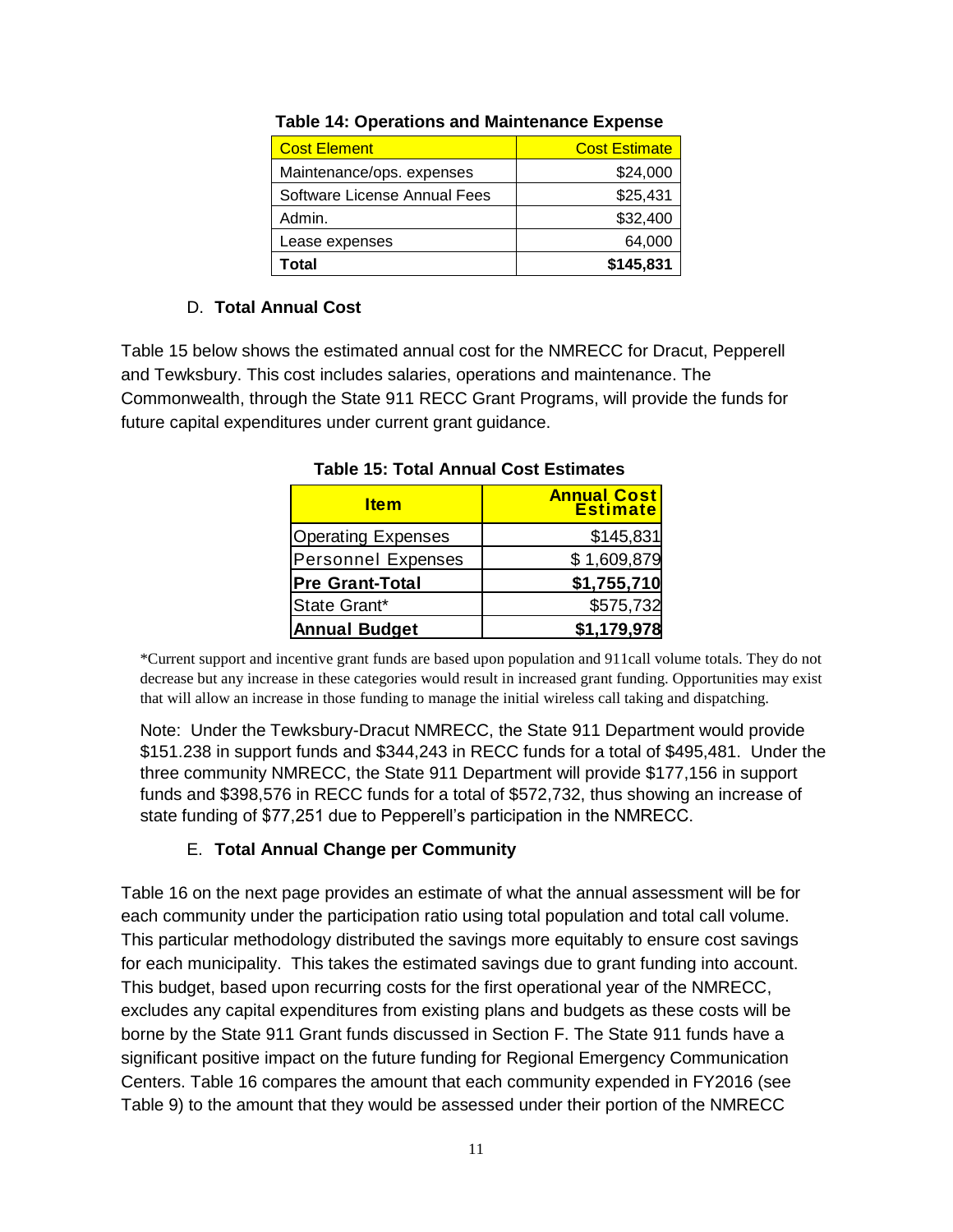annual budget using the ratio for that community identified in Table 10. This budget provides estimates based upon the highest salary level of the current union contracts and a work schedule of four and two, both of which are negotiating elements when the Dispatch District is established. Salaries will not be at this high level as all of their employees are not at the highest pay grade due to their current seniority.

| <b>User Agency</b> | <b>Participation Ratiol</b> |         | <b>FY 16 Budget</b> |     | <b>New Assessment</b> | <b>Cost Savings</b> |
|--------------------|-----------------------------|---------|---------------------|-----|-----------------------|---------------------|
| Dracut             | 40.08%                      | \$      | 591,028             |     | 472,935               | \$118,092           |
| Pepperell          | 13.87%                      | ¢<br>۰D | 357,673             | -\$ | 163,663               | \$194,010           |
| Tewksbury          | 46.05%                      | σ<br>Œ  | $629,924$ \$        |     | 543,380               | \$86,543            |
| <b>TOTAL</b>       | 100%                        | S       | 1,578,625           | \$  | 1,179,978             | \$398,645           |

**Table 16: NMRECC Recurring Cost Savings by Community**

### F. **Current State 911 Grant Funds and Guidance**

The Massachusetts State 911 Department provides grant funding to existing Primary PSAPs, regional PSAPs, regional secondary PSAPs, and RECCs are eligible to participate in the Program and are eligible to receive support grant funding. For Fiscal Year 2018, twenty-five percent (25%) of the total surcharge revenues of the previous fiscal year were allocated to the support grant awards. Support grant awards shall be disbursed according to a formula that weighs both 911 call volume and population served. Between \$8 and \$12 million will be available under the FY 18 Development Grant.

In addition to amounts allocated as part of the support grant, existing regional PSAPs and RECCs are eligible to receive additional incentive grant funding through the Program based on the following allocation formula:

- i) Regional PSAPs serving 2 municipalities,  $\frac{1}{2}$  of 1 percent of the total surcharge revenues of the previous fiscal year;
- ii) Regional PSAPs serving 3 to 9 municipalities, 1 percent of the total surcharge revenues of the previous fiscal year;
- iii) Regional PSAPs serving 10 or more municipalities, 1<sup>1</sup>/<sub>2</sub> percent of the total surcharge revenues of the previous fiscal year; and
- iv) Regional emergency communication centers, up to 4 per cent of the total surcharge revenues of the previous fiscal year.

Funds shall be disbursed according to a formula that weighs both 911 call volume and population served.<sup>1</sup>

Existing regional PSAPs and RECCs that expand through the addition of one more PSAPs shall be eligible to apply for funds to be allocated based on the population formula set forth in the chart below. Such additional grant funding shall be, for each PSAP that is added to the applicant or after January 1, 2013, the greater of: the amount that would otherwise have been allocated to the applicant for the fiscal year, pro-rated to allow for funding for the remainder of the grant cycle, for the addition of the PSAP(s), or the dollar amount set forth in Table 17.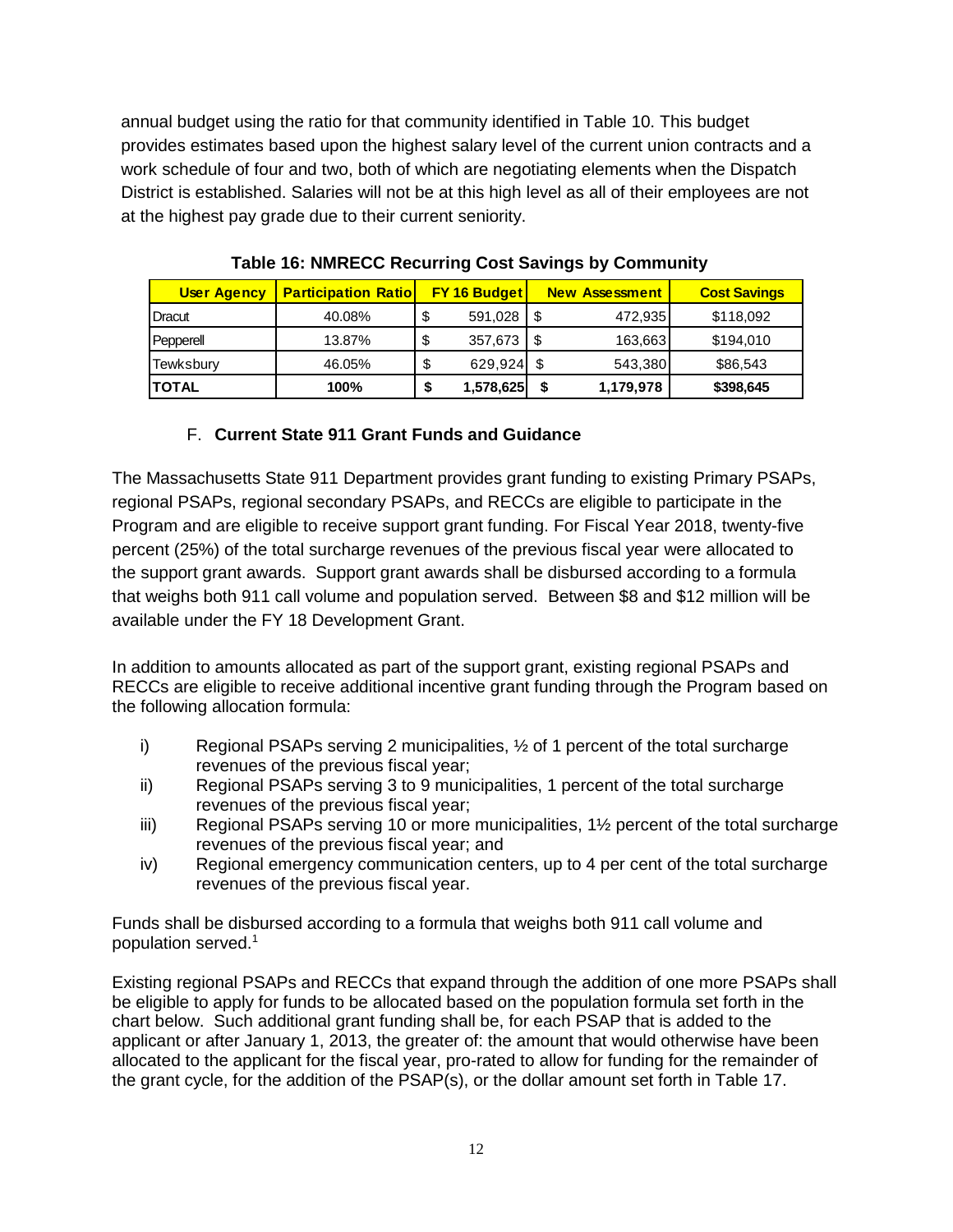| <b>Increase in Population</b>        | <b>Funding Amount/</b> | <b>Funding Amount/</b> |  |
|--------------------------------------|------------------------|------------------------|--|
| Served <sup>1</sup> (per PSAP added) | <b>RECCS</b>           | <b>Regional PSAPs</b>  |  |
| $0 - 25,000$                         | \$25,000               | \$12,500               |  |
| 25,001-50,000                        | \$50,000               | \$25,000               |  |
| 50,001-100,000                       | \$75,000               | \$37,500               |  |
| 100,001 or greater                   | \$100,000              | \$50,000               |  |

### **Table 17: State 911 Department Incentive Grants**

The percentages in clauses i to iv, inclusive, and the percentages of the total amounts allocated to each grantee eligible within such clauses i through iv may be adjusted by the State 911 Commission to ensure a proper allocation of incentive funds as more regional PSAPs and RECCs are added.

The amount allocated to a grantee or grantees under the Support and/or Incentive Grants may be adjusted or capped. In addition, should the status and/or dynamic of a primary PSAP, regional PSAP, RECC or regional secondary PSAP change during this funding cycle, the State 911 Department may take the following actions:

- Should a primary PSAP, regional PSAP, RECC, or regional secondary PSAP cease to exist, said PSAP will no longer be eligible for funding under the Support and/or Incentive Grants. The contract shall be terminated immediately;
- Should a primary PSAP, regional PSAP, RECC, or regional secondary PSAP increase its capacity through consolidation with another PSAP(s), the State 911 Department will re-calculate the eligible award amount taking into account the increased population and call volume and, if applicable, the chart above. This new allocation would then be off-set by the funding already received and the difference would be pro-rated to allow for funding for the balance of the grant cycle.
- The State 911 Department may limit allowable expenses and/or approved categories of expenses for a PSAP that is regionalizing.

To assist with the establishment of a Regional Emergency Communication Center (RECC), the State 911 Department also provides that they will reimburse the payroll costs for the hiring of an Executive Director for a two year period, covering one year prior to the effective date of the RECC and one year thereafter to provide planning and support to this transition period for the communities. Therefore, the salary for the Executive Director will be subsidized for the first year of operation, thereby reducing the overall personnel costs.

### G. **Capital Savings/Anticipated replacement cost of dispatch equipment**

The equipment used on a 24/7 basis is critical to the efficiency of the call taking and dispatching functions of all 911 Public Safety Answering Points (PSAP). It is the second largest cost center for a PSAP and is often difficult to fund in annual budgets as a recurring cost. The reality is that the life cycle of dispatch equipment is often short-lived and is estimated as follows:

 $\bullet$  PC's and laptops  $-3$  year cycle

 $\overline{\phantom{a}}$ 1 2010 U.S. Census will be utilized.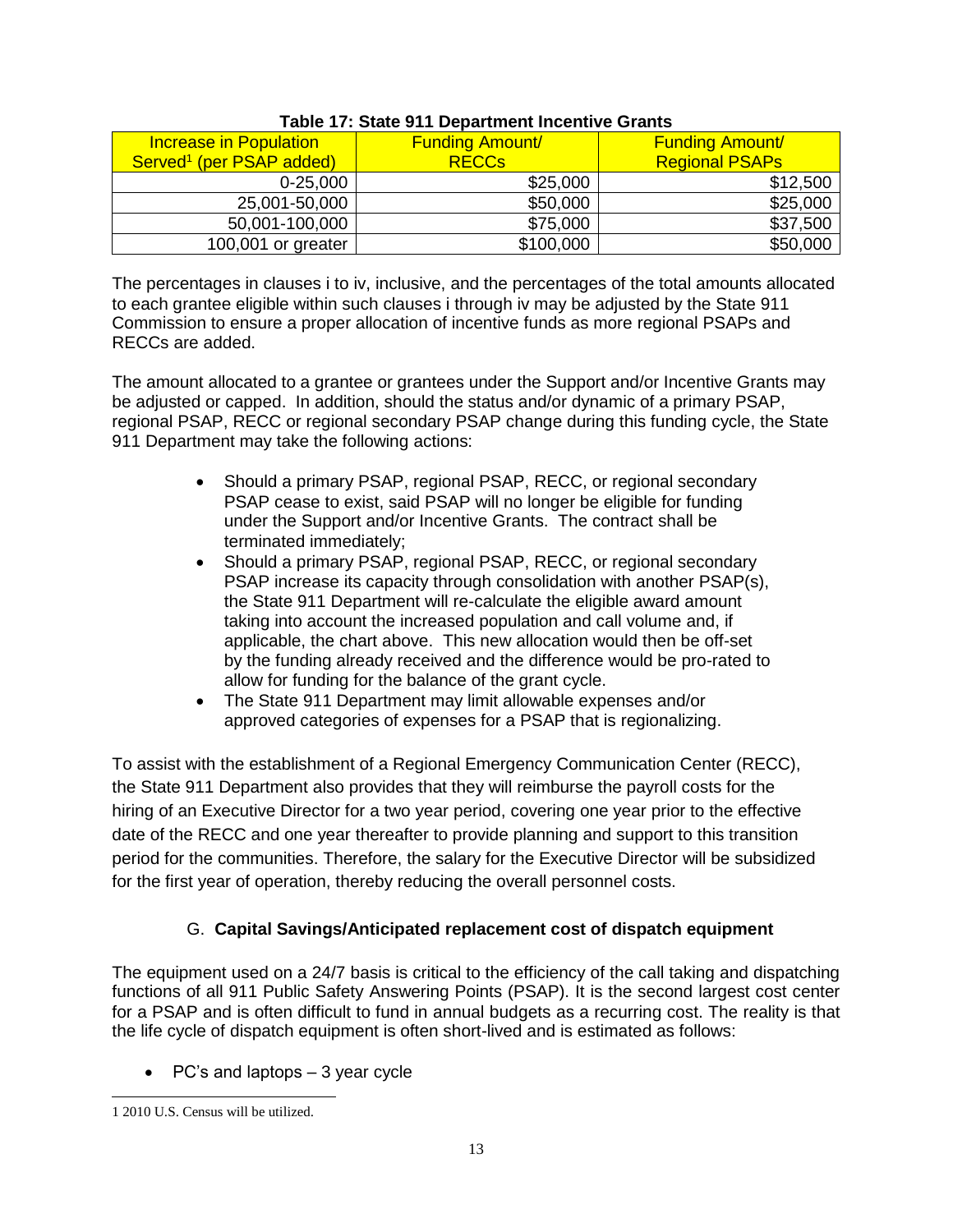- $\bullet$  Servers and routers  $-5$  year cycle
- $\bullet$  Software upgrades  $-7$  year cycle
- Radio console  $-7$  year cycle
- Dispatch Furniture 10 year cycle

All communities involved in this planning process will be faced with replacement of their dispatch equipment. The recent survey results revealed that there has not been a great deal of funding for this equipment in the annual budgets. All of the communities in the study expressed their need to replace the majority of their dispatch equipment due to its age and condition. Based upon the cost of existing PSAP communications equipment and the existing (11) consoles in the communities, the replacement value over the next ten years for all of the communities would be \$6,014,844. In Table 18 the annualized cost of this equipment is broken down by community as follows:

| <b>Community</b>    | <b>Annual Equipment Expenditure</b> |  |  |
|---------------------|-------------------------------------|--|--|
| Dracut              | \$218,722                           |  |  |
| Pepperell           | \$164.041                           |  |  |
| Tewksbury           | \$218,722                           |  |  |
| <b>Total Annual</b> | \$601,485                           |  |  |

#### **Table 18: Annual Equipment Expenditures**

Equipment is an allowable expense for all PSAPs and RECC's. RECC's are also eligible for equipment purchases of Public Safety Radio Systems. Under the NMRECC the cost of future replacement of communication has been included into the budget estimates. Deferring this equipment purchase to the NMRECC would provide substantial savings to the three communities. These PSAPs have identified a dire need for new radio equipment expenditure to replace the equipment utilized by the community PSAP, particularly consoles and radio equipment. The equipment savings by the deferral to the NMRECC provides substantial benefit to the community as these expenditures are eligible grant funded reimbursement items for a RECC. Due to the municipal budget issues in Massachusetts, there has been limited investment in 911 dispatch equipment over the past five years. Most communities have provided a small amount of planned purchases of computers, software updates and copy machines due the fiscal constraints that all of the communities have faced.

### **H. Cost Savings Summary**

Table 19 on the next page documents the savings that are anticipated from this cost sharing effort, as outlined in the previous sections. Not included in this summary is the salary of the Executive Director for the first year and the host incentive funds provided to Tewksbury, which represent the incentive and support funds provided previously to the Dracut and Pepperell PSAPs.